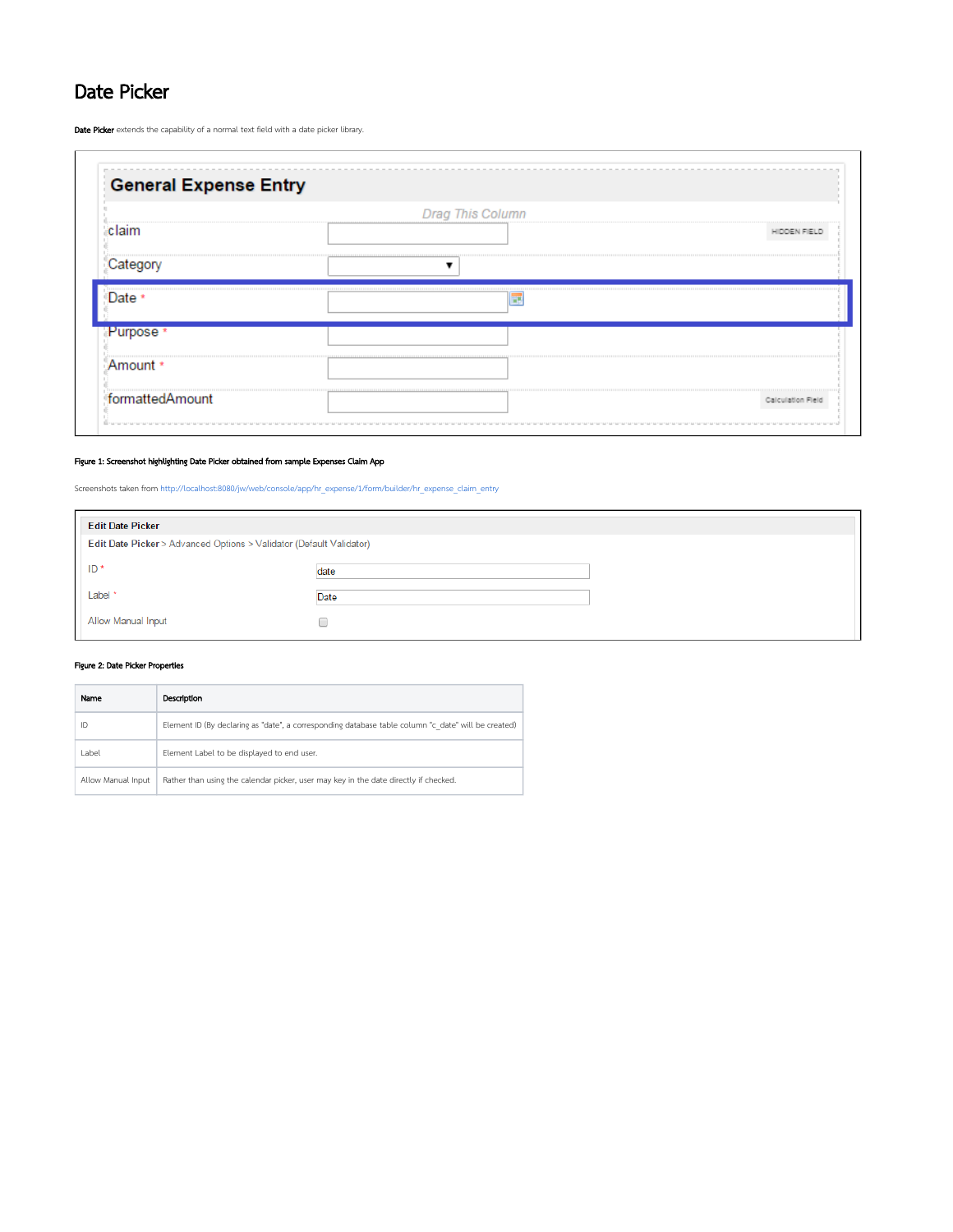| <b>Advanced Options</b>                                             |                                        |
|---------------------------------------------------------------------|----------------------------------------|
| Edit Date Picker > Advanced Options > Validator (Default Validator) |                                        |
| Data                                                                |                                        |
| Default Value                                                       |                                        |
| Data Format                                                         |                                        |
| Validation                                                          |                                        |
| Validator                                                           | Default Validator<br>$\times$ $\times$ |
| Start Date Field ID                                                 |                                        |
| End Date Field ID                                                   |                                        |
| Set Current Date As                                                 | $\overline{\mathbf{v}}$                |
| $\mathsf{U}$                                                        |                                        |
| <b>Display Format</b>                                               |                                        |
| Date Picker Year Range *                                            | $c - 10$ : $c + 10$                    |
| Readonly                                                            | $\Box$                                 |
| Display field as Label when readonly?                               | $\Box$                                 |
| Workflow                                                            |                                        |
| <b>Workflow Variable</b>                                            |                                        |

## Figure 3: Date Picker Properties - Advanced Options

| Name                | Description                                                                                            |
|---------------------|--------------------------------------------------------------------------------------------------------|
| Default Value       | Default Value when there's no existing value found/selected.                                           |
|                     | Hash variable is accepted here. For example, you may key the following                                 |
|                     | #date.dd-MM-yyyy#                                                                                      |
|                     | Date Format<br>Œ<br>Date format defined here should follow Data Format.                                |
|                     |                                                                                                        |
| Data Format         | This will determine the format to be used to save into the form data table.                            |
|                     | Please use Java date format; e.g., yyyy-MM-dd for 2011-06-01.                                          |
| Validator           | Attach a Validator plugin to validate the input value.                                                 |
|                     | When will validation takes place?<br>Œ                                                                 |
|                     | Validation will takes place whenever form is submitted except when it is submitted as "Save as Draft". |
| Start Date Field ID | Expected value: Date Picker's ID that is found in the same form with the same display format.          |
|                     | This option should be used in conjunction of "Set Current Date As".                                    |
| End Date Field ID   | Expected value: Date Picker's ID that is found in the same form with the same display format.          |
|                     | This option should be used in conjunction of "Set Current Date As".                                    |